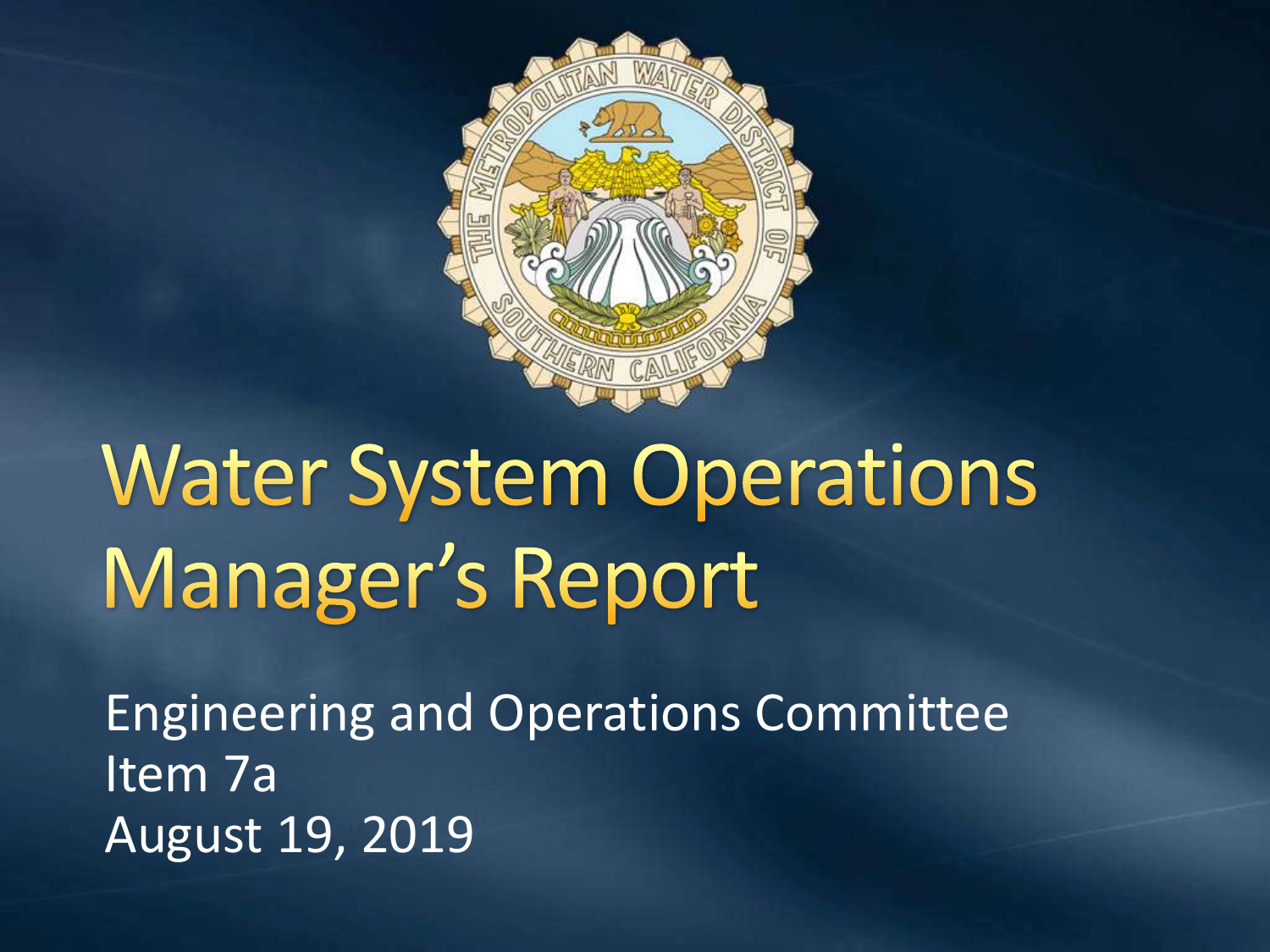#### **Current Operational Conditions**

- 2019 SWP Allocation is 75%
- **SWP blend targets are 75% at Weymouth,** Diemer, and Skinner plants
- CRA is currently at a 5-pump flow
- **Managing storage based on WSDM principles**
- **July 2019 deliveries of 154 TAF were** 2 TAF lower than July 2018
- **Maximizing deliveries of SWP supplies**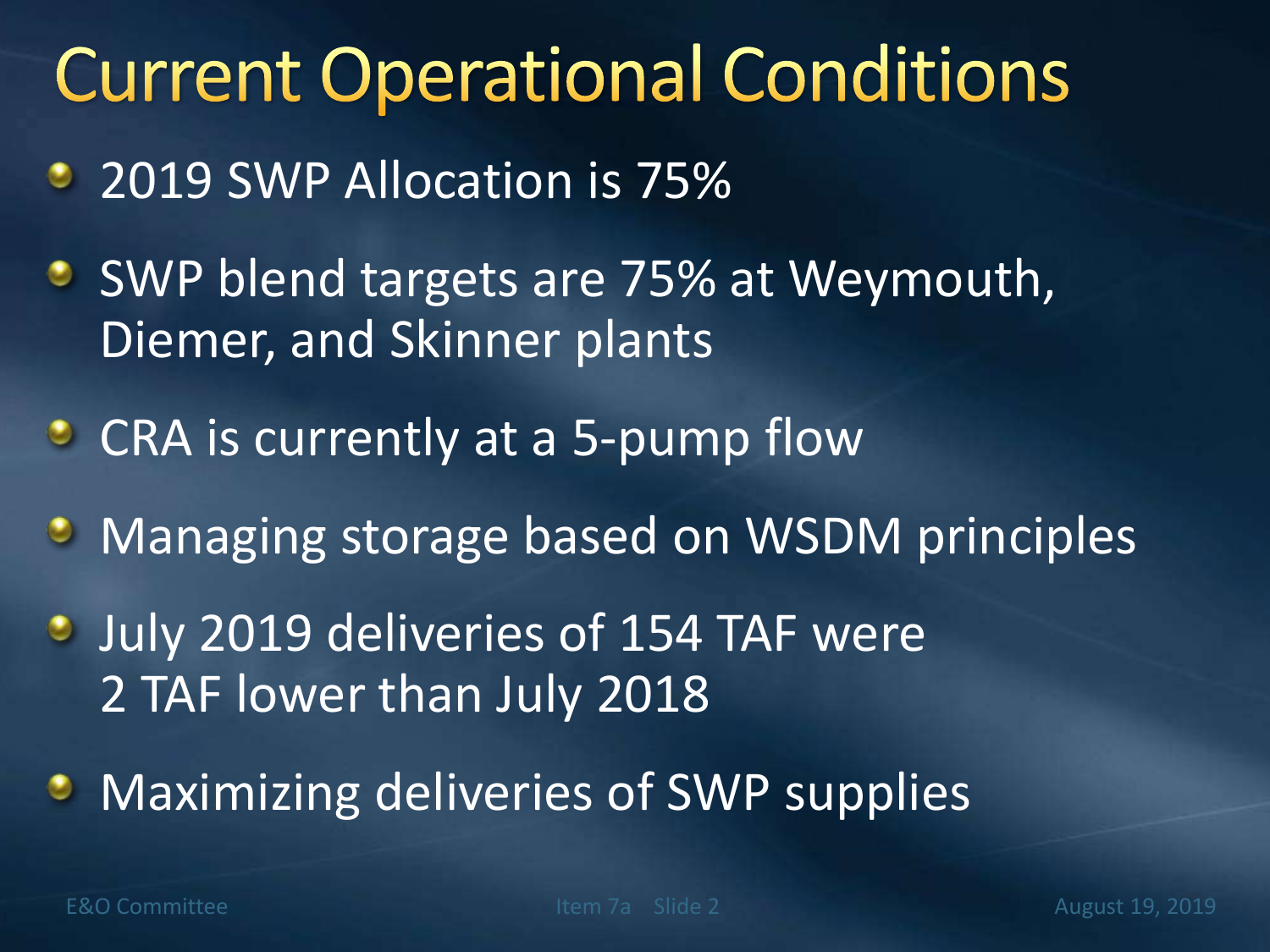## **Regional Coordination on** Per- and Polyfluoroalkyl Substances



E&O Committee The Theorem Item 7a Slide 3 August 19, 2019 ~140 Participants at the July Member Agency Water Quality Managers Meeting on PFAS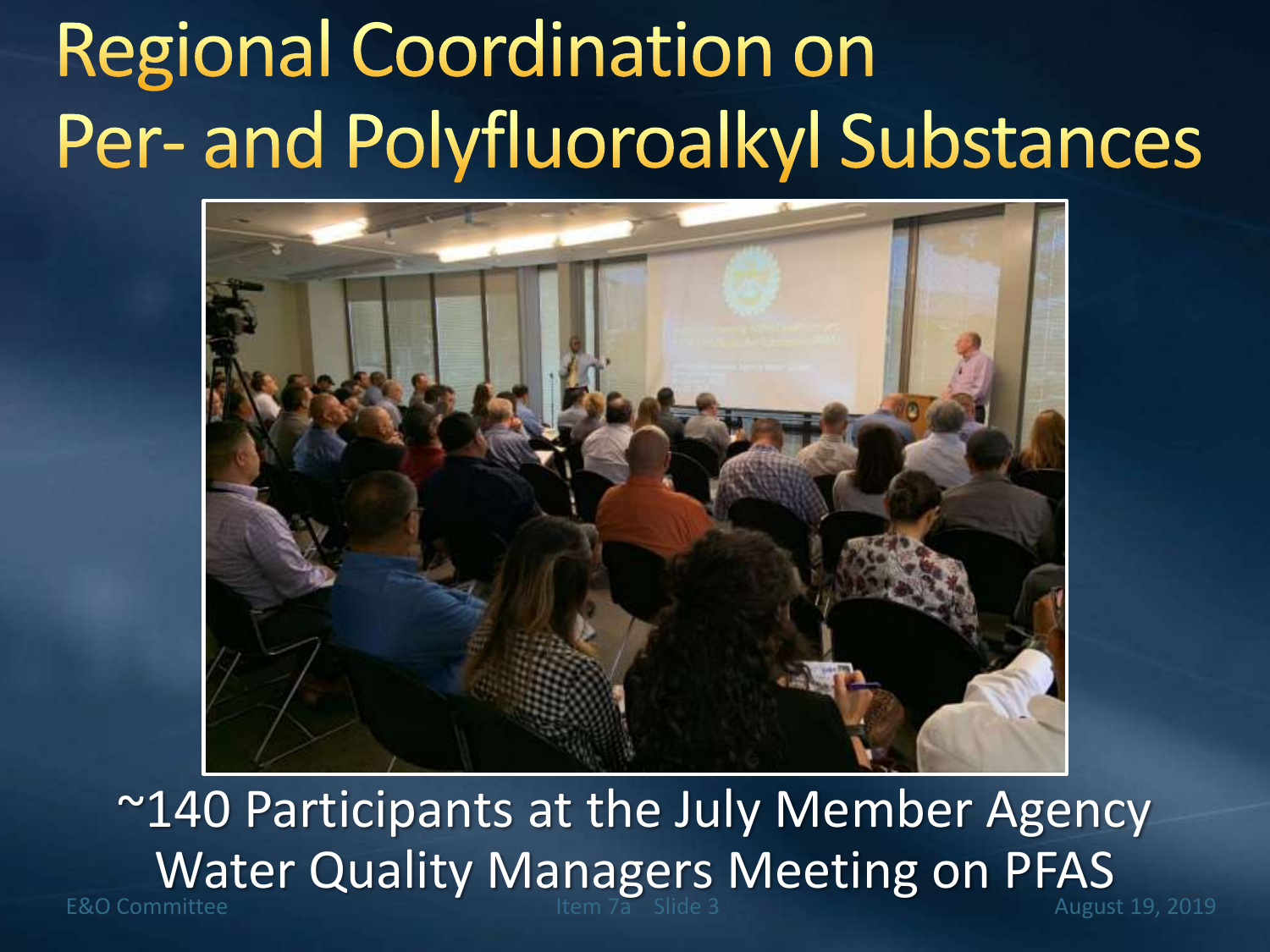# **Follow-Up from Water Quality Member Agency Meeting on PFAS**

- **Develop Frequently Asked** Questions (FAQ) to assist member agencies when **F F F F F F F F** when discussing PFAS with their customers
- **Conduct survey to assess extent of PFAS** occurrence in Metropolitan's service area
- **FAQ and survey to be issued by the end of August**

**O**

**O**

**H**

**F F F F F F F**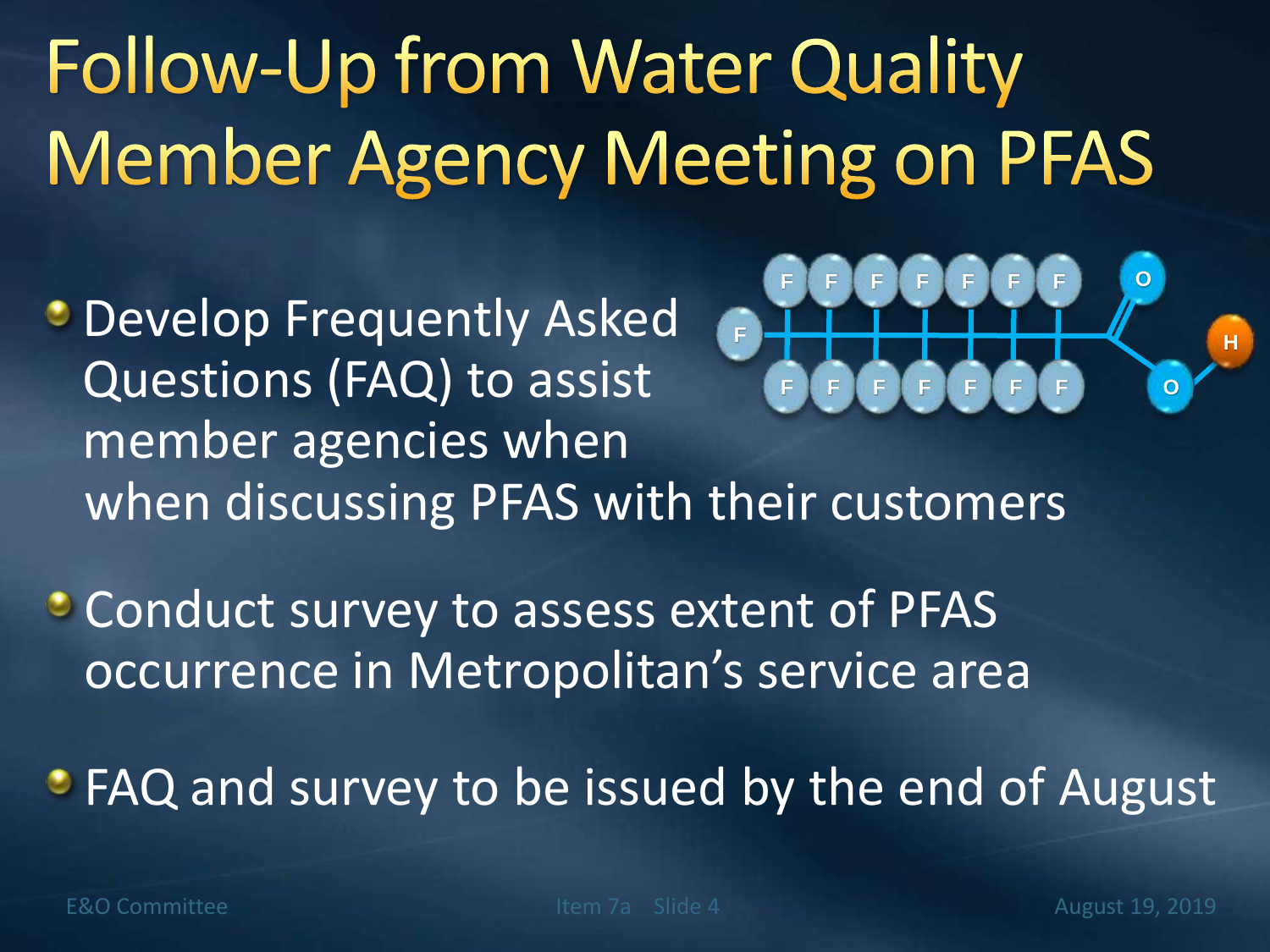## Article on Colorado River Source **Water Protection**



COLORADO **RIVER ISSUE** 

#### **Protecting Colorado River Water Quality**

By Maria T. Lopez, P.E.

OST WATER AGENCIES AGREE that protecting water quality at the source is key to ensuring reliable, high-quality water supplies.

On the Colorado River - a source of drinking water for 40 million people - protecting and maintaining water quality in the future is a focus for those who rely on its supply. The Metropolitan Water District of Southern California, which imports water via the Colorado River Aqueduct and State Water Project for its member agencies or their subagencies to provide to approximately





monitoring program that exceeds regulatory compliance.

While Colorado River water consistently meets all drinking water standards, four key challenges threaten Colorado River water quality: salinity; nutrients; invasive species; and industrial contaminants.

#### **Salinity**

Salinity in the Colorado River is due to both natural sources and anthropogenic activities. Salinity levels average 630 mg/L, with gradual changes

Maria T. Lopez, Metropolitan Engineering Compliance Team Manager

E&O Committee The Item 7a Slide 5 August 19, 2019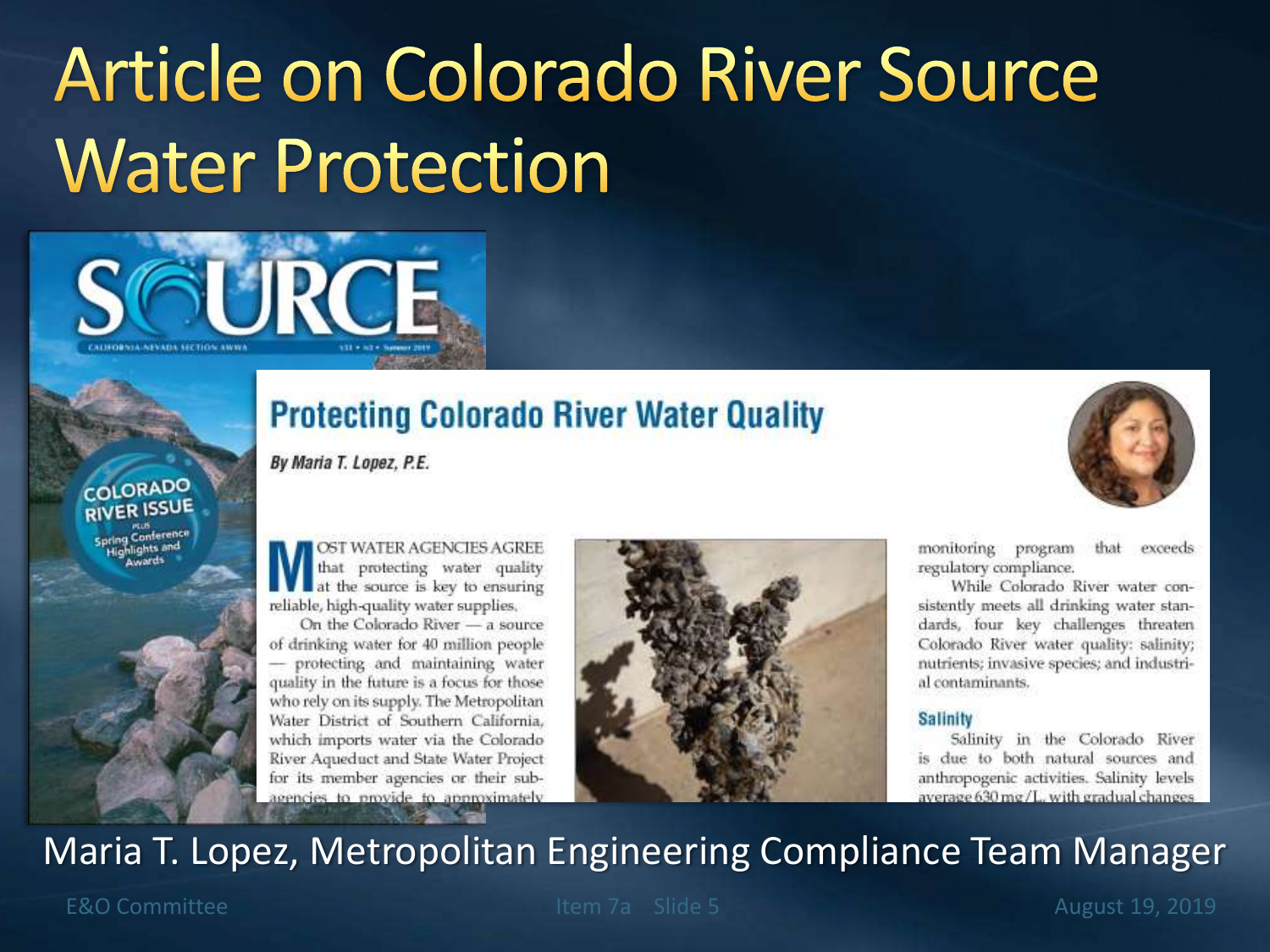#### 2019 WSO Student Interns

|  | <b>Name</b>                | <b>Cal Poly Pomona - Major</b>      |
|--|----------------------------|-------------------------------------|
|  | Dayna Denver               | <b>Biology, Microbiology</b>        |
|  | Girisha Bharadwaj          |                                     |
|  | <b>Stephen Whittington</b> | Biotechnology                       |
|  | Jacqueline Lampert         |                                     |
|  | Na Lyn Nguyen              |                                     |
|  | <b>Phuc Dao</b>            | <b>Chemical Engineering</b>         |
|  | Azra Azvar                 |                                     |
|  | <b>Cassandro Flores</b>    | Chemistry                           |
|  | <b>Willy Gramajo</b>       |                                     |
|  | <b>Aaron Suarez</b>        | <b>Computer Information Systems</b> |
|  | Kyle Ah-Tye                | <b>Computer Science</b>             |
|  | <b>Tanner Thomas</b>       | Economics                           |
|  | <b>Rachel McCallister</b>  | <b>Mechanical Engineering</b>       |

E.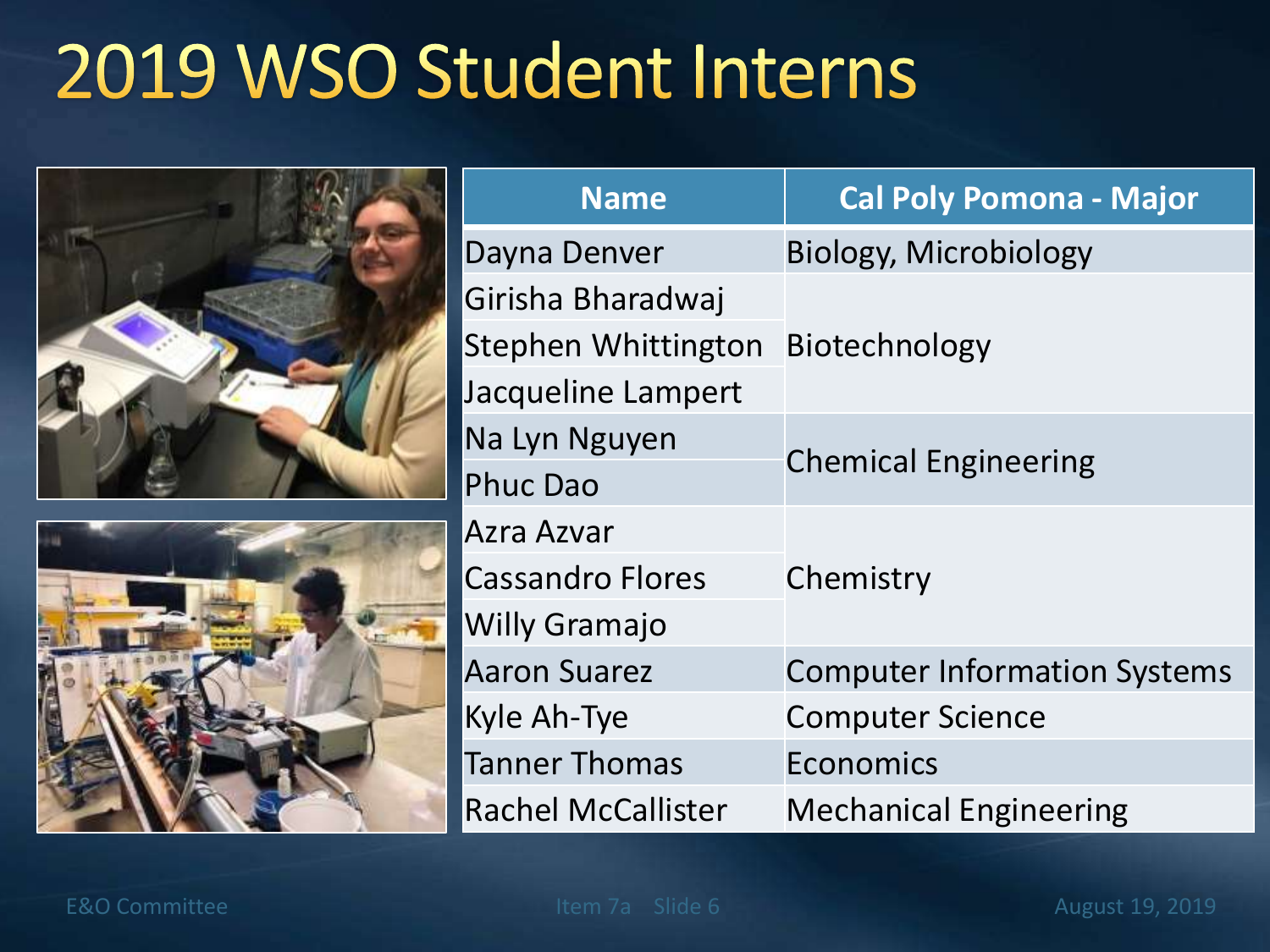## 2019 WSO Student Interns (cont'd)

| <b>Name</b>              | <b>University</b>                     | <b>Major</b>                             |
|--------------------------|---------------------------------------|------------------------------------------|
| <b>Matthew Louie</b>     | <b>Cal State University Fullerton</b> | <b>Environmental Engineering</b>         |
| Aaron Baldenegro         | <b>Central Arizona College</b>        | <b>Heavy Equipment Operations</b>        |
| <b>Sydney Chischilly</b> | Eastern Gateway Comm. College         | Education                                |
| Jacob Nelson             | <b>Mohave Community College</b>       | <b>Heavy Equipment Operations</b>        |
| <b>Trent Todd</b>        | Northern Arizona University           | <b>Mechanical Engineering</b>            |
| <b>Kylee Davis</b>       | Pensacola Christian College           | <b>Early Childhood Education</b>         |
| <b>Vladimir Montiel</b>  | Santiago Canyon College               | <b>Water Utility Science</b>             |
| <b>Analise Hober</b>     | <b>UC Berkeley</b>                    | <b>Conservation and Resource Studies</b> |
| <b>Brenda Salinas</b>    | <b>UC Davis</b>                       | English                                  |
| Duy Dao                  | <b>UC Riverside</b>                   | <b>Environmental Engineering</b>         |
| <b>Mukund Nair</b>       | <b>UC San Diego</b>                   | <b>Electrical Engineering</b>            |
| <b>Alexis Macklin</b>    |                                       | <b>Public Health</b>                     |
| Jonathan Page            | University of Arizona                 | <b>Mechanical Engineering</b>            |